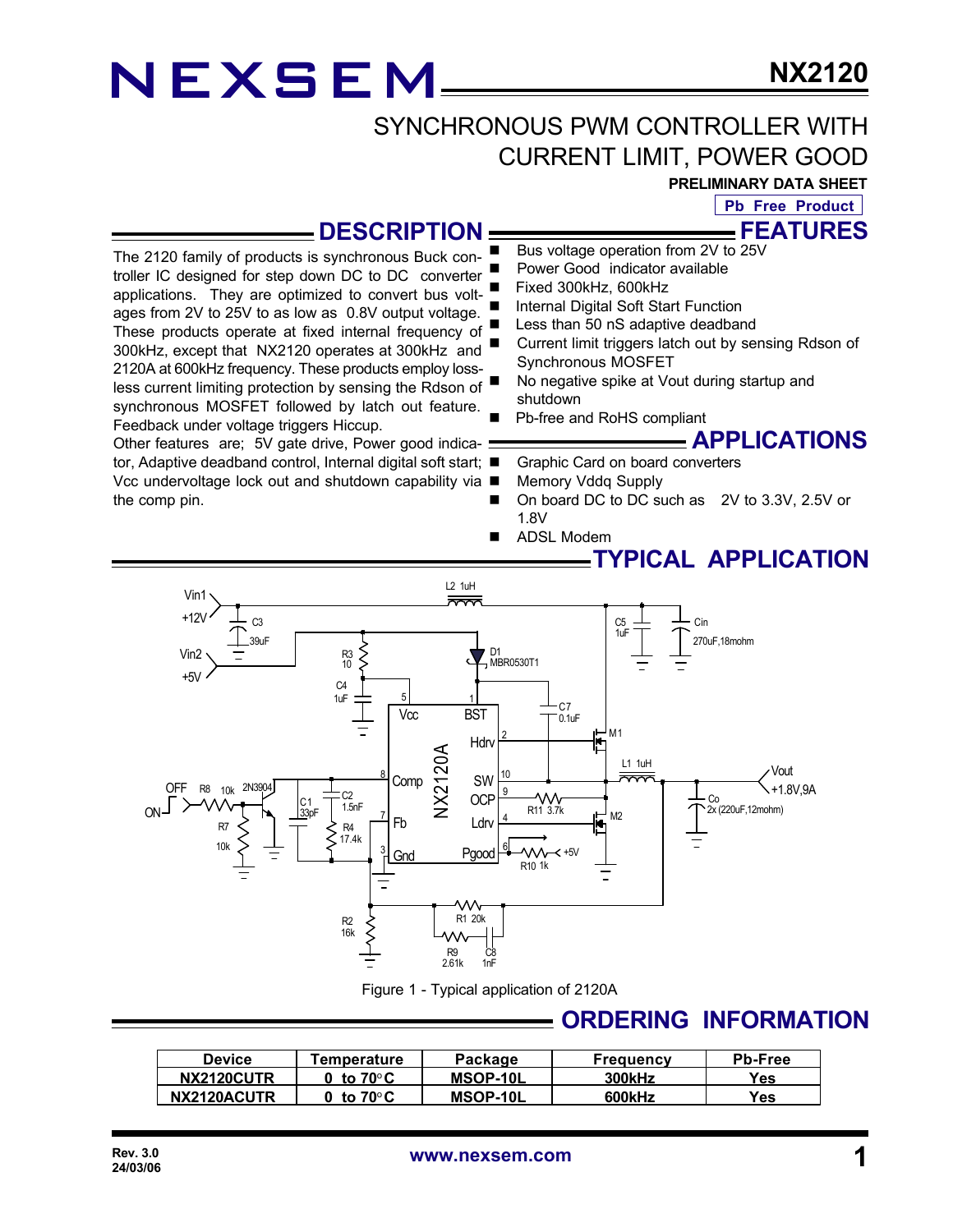### **ABSOLUTE MAXIMUM RATINGS**

| Operating Junction Temperature Range  -40°C to 125°C |  |
|------------------------------------------------------|--|
|                                                      |  |

CAUTION: Stresses above those listed in "ABSOLUTE MAXIMUM RATINGS", may cause permanent damage to the device. This is a stress only rating and operation of the device at these or any other conditions above those indicated in the operational sections of this specification is not implied.

### **PACKAGE INFORMATION**



### **ELECTRICAL SPECIFICATIONS**

Unless otherwise specified, these specifications apply over Vcc = 5V, and T<sub>A</sub>= 0 to 70°C. Typical values refer to T<sub>A</sub> = 25°C. Low duty cycle pulse testing is used which keeps junction and case temperatures equal to the ambient temperature.

| <b>PARAMETER</b>                         | <b>SYM</b>                | <b>Test Condition</b>        | Min | <b>TYP</b> | <b>MAX</b> | <b>Units</b> |
|------------------------------------------|---------------------------|------------------------------|-----|------------|------------|--------------|
| <b>Reference Voltage</b>                 |                           |                              |     |            |            |              |
| <b>Ref Voltage</b>                       | $V_{REF}$                 |                              |     | 0.8        |            | V            |
| Ref Voltage line regulation              |                           |                              |     | 0.2        |            | %            |
| <b>Supply Voltage(Vcc)</b>               |                           |                              |     |            |            |              |
| V <sub>cc</sub> Voltage Range            | $\rm V_{\rm CC}$          |                              | 4.5 | 5          | 5.5        | V            |
| V <sub>CC</sub> Supply Current (Static)  | $I_{CC}$ (Static)         | Outputs not switching        |     | 3          |            | mA           |
| V <sub>CC</sub> Supply Current           | $I_{\rm CC}$              | $ C_{\mathsf{LOAD}}$ =3300pF |     | <b>TBD</b> |            | mA           |
| (Dynamic)                                | (Dynamic)                 | $F_s = 300$ kHz              |     |            |            |              |
| Supply Voltage( $V_{\text{BST}}$ )       |                           |                              |     |            |            |              |
| V <sub>BST</sub> Supply Current (Static) | $I_{\text{BST}}$ (Static) | Outputs not switching        |     | TBD        |            | mA           |
| $V_{\text{BST}}$ Supply Current          | $I_{\text{BST}}$          | C <sub>LOAD</sub> =3300pF    |     | <b>TBD</b> |            | mA           |
| (Dynamic)                                | (Dynamic)                 | $F_s = 300$ kHz              |     |            |            |              |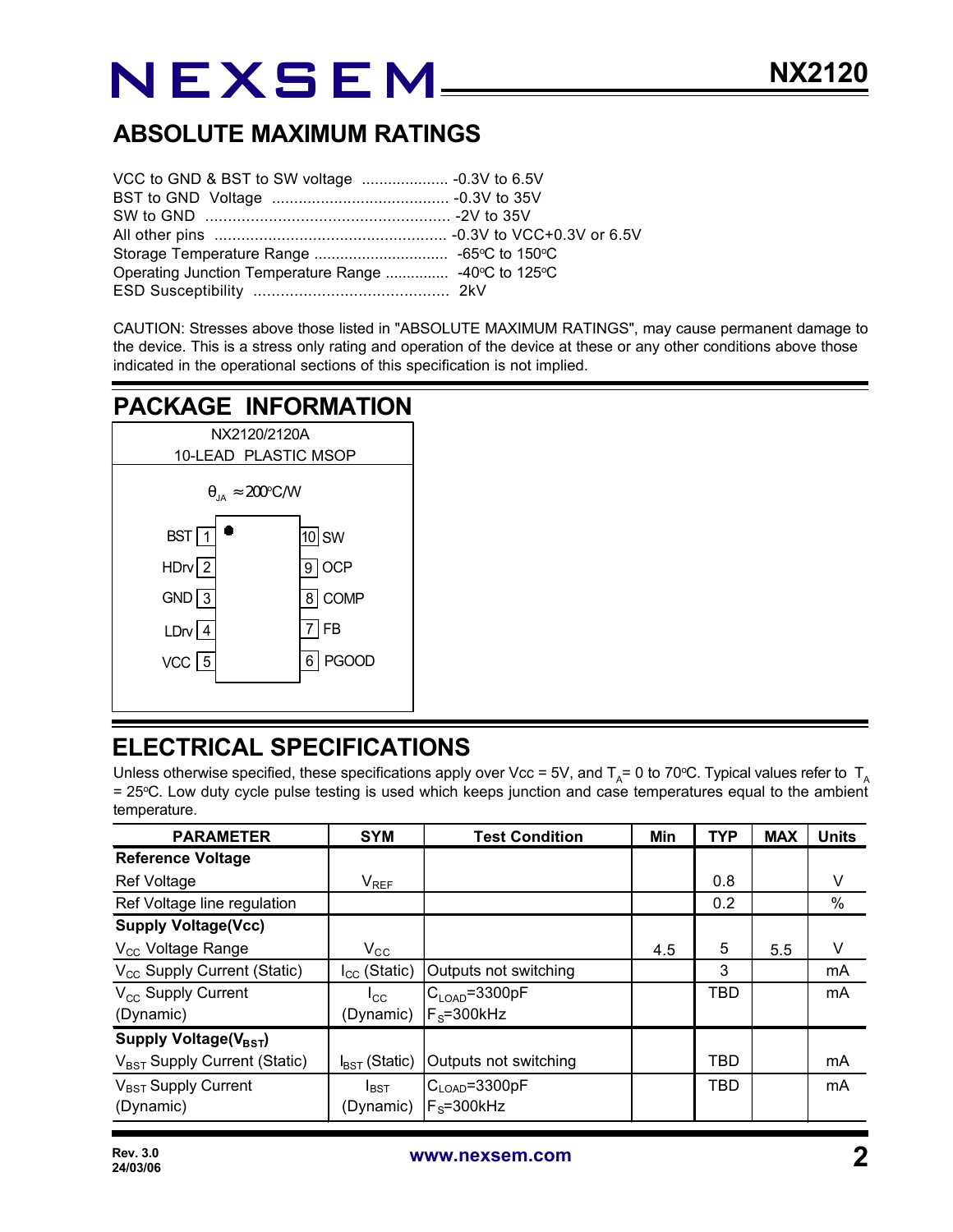## NEXSEM\_\_\_\_

| <b>PARAMETER</b>                      | <b>SYM</b>            | <b>Test Condition</b>                         | Min | <b>TYP</b> | <b>MAX</b>  | <b>Units</b> |
|---------------------------------------|-----------------------|-----------------------------------------------|-----|------------|-------------|--------------|
| <b>Under Voltage Lockout</b>          |                       |                                               |     |            |             |              |
| V <sub>cc</sub> -Threshold            | V <sub>CC</sub> _UVLO | $V_{\text{CC}}$ Rising                        | 3.8 | 4          | 4.2         | V            |
| $V_{CC}$ -Hysteresis                  | V <sub>CC</sub> _Hyst | V <sub>CC</sub> Falling                       |     | 0.2        |             | $\vee$       |
| <b>Oscillator</b>                     |                       |                                               |     |            |             |              |
| Frequency                             | $F_S$                 | 2120                                          |     | 300        |             | kHz          |
|                                       |                       | 2120A                                         |     | 600        |             | kHz          |
| Ramp-Amplitude Voltage                | $V_{RAMP}$            |                                               |     | 1.5        |             | $\vee$       |
| Max Duty Cycle                        |                       |                                               |     | 95         |             | $\%$         |
| Min Duty Cycle                        |                       |                                               |     |            | $\mathbf 0$ | $\%$         |
| <b>Error Amplifiers</b>               |                       |                                               |     |            |             |              |
| Transconductance                      |                       |                                               |     | 2000       |             | umho         |
| Input Bias Current                    | lb                    |                                               |     | 10         |             | nA           |
| <b>EN &amp; SS</b>                    |                       |                                               |     |            |             |              |
| Soft Start time                       | <b>Tss</b>            | NX2120                                        |     | 6.8        |             | mS           |
|                                       |                       | <b>NX2120A</b>                                |     |            |             |              |
| Enable HI Threshold                   |                       |                                               |     | 1.25       |             | V            |
| <b>Enable Hysterises</b>              |                       |                                               |     | 150        |             | mV           |
| Comp Shutdown Threshold               |                       |                                               |     | 0.3        |             | V            |
| <b>High Side Driver</b>               |                       |                                               |     |            |             |              |
| (CL=3300pF)                           |                       |                                               |     |            |             |              |
| Output Impedance, Sourcing            | $R_{source}(Hdrv)$    | $I=200mA$                                     |     | 0.9        |             | ohm          |
| Current                               |                       |                                               |     |            |             |              |
| Output Impedance, Sinking             | $R_{sink}(Hdrv)$      | $I=200mA$                                     |     | 0.65       |             | ohm          |
| Current                               |                       |                                               |     |            |             |              |
| <b>Rise Time</b>                      | THdrv(Rise)           | $V_{BST}$ - $V_{SW}$ =4.5V                    |     | 50         |             | ns           |
| <b>Fall Time</b>                      | THdrv(Fall)           | $V_{BST}$ - $V_{SW}$ =4.5V                    |     | 50         |             | ns           |
| Deadband Time                         | Tdead(L to<br>H)      | Ldrv going Low to Hdrv going<br>High, 10%-10% |     | 30         |             | ns           |
| <b>Low Side Driver</b>                |                       |                                               |     |            |             |              |
| (CL=3300pF)                           |                       |                                               |     |            |             |              |
| Output Impedance, Sourcing<br>Current | $R_{source}(Ldrv)$    | $I=200mA$                                     |     | 0.9        |             | ohm          |
| Output Impedance, Sinking             | $R_{sink}(Ldrv)$      | $I=200mA$                                     |     | 0.5        |             | ohm          |
| Current                               |                       |                                               |     |            |             |              |
| <b>Rise Time</b>                      | TLdrv(Rise)           | 10% to 90%                                    |     | 50         |             | ns           |
| <b>Fall Time</b>                      | TLdrv(Fall)           | 90% to 10%                                    |     | 50         |             | ns           |
| Deadband Time                         | Tdead(H to            | SW going Low to Ldrv going                    |     | 30         |             | ns           |
|                                       | $\mathsf{L}$          | High, 10% to 10%                              |     |            |             |              |
| <b>OCP Adjust</b>                     |                       |                                               |     |            |             |              |
| OCP current                           |                       |                                               |     | 40         |             | uA           |
| <b>Power Good(Pgood)</b>              |                       |                                               |     |            |             |              |
| Threshold Voltage as % of<br>Vref     |                       | FB ramping up                                 |     | 90         |             | $\%$         |
| <b>Hysteresis</b>                     |                       |                                               |     | 5          |             | $\%$         |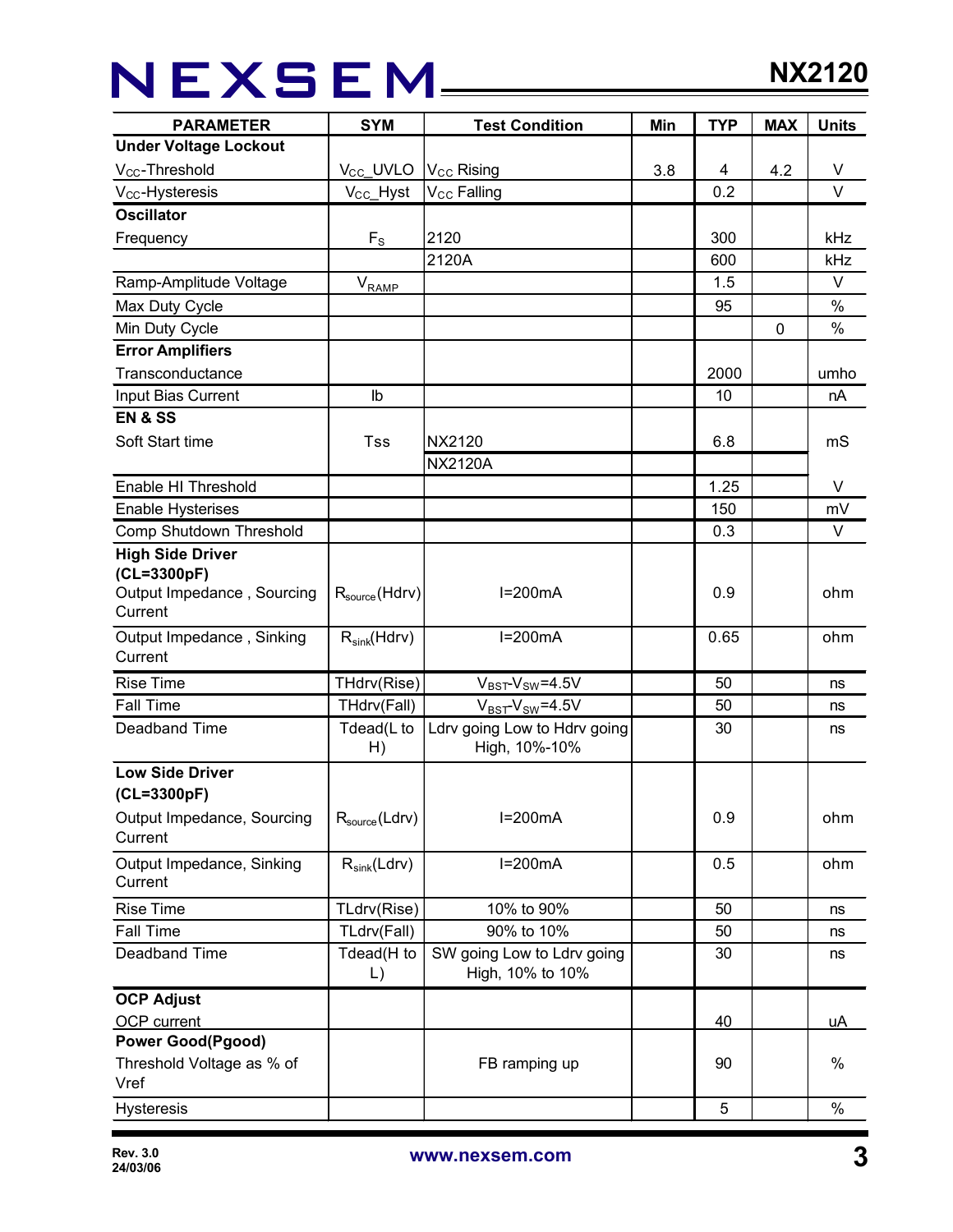### **PIN DESCRIPTIONS**

| <b>PIN SYMBOL</b> | <b>PIN DESCRIPTION</b>                                                                                                                                                                                                                                                                                                                                                                                                                                                                                                                          |
|-------------------|-------------------------------------------------------------------------------------------------------------------------------------------------------------------------------------------------------------------------------------------------------------------------------------------------------------------------------------------------------------------------------------------------------------------------------------------------------------------------------------------------------------------------------------------------|
| <b>VCC</b>        | Power supply voltage. A high freq 1uF ceramic capacitor is placed as close as possible to<br>and connected to this pin and ground pin. The maximum rating of this pin is 5V.                                                                                                                                                                                                                                                                                                                                                                    |
| <b>BST</b>        | This pin supplies voltage to high side FET driver. A high freq 0.1uF ceramic capacitor is<br>placed as close as possible to and connected to these pins and respected SW pins.                                                                                                                                                                                                                                                                                                                                                                  |
| <b>GND</b>        | Ground pin.                                                                                                                                                                                                                                                                                                                                                                                                                                                                                                                                     |
| FB                | This pin is the error amplifier inverting input. It is connected via resistor divider to the<br>output of the switching regulator to set the output DC voltage.                                                                                                                                                                                                                                                                                                                                                                                 |
| <b>OCP</b>        | This pin is connected to the drain of the external low side MOSFET via resistor and is the<br>input of the over current protection(OCP) comparator. An internal current source 40uA is<br>flown to the external resistor which sets the OCP voltage across the Rdson of the low side<br>MOSFET. Current limit point is this voltage divided by the Rds-on. Once this threshold is<br>reached the Hdrv and Ldrv pins are switched low and an internal hiccup circuit is set that<br>recycles the soft start circuit after 2048 switching cycles. |
| SW                | This pin is connected to source of high side FET and provides return path for the high side<br>driver. It is also used to hold the low side driver low until this pin is brought low by the<br>action of high side turning off. LDRV can only go high if SW is below 1V threshold.                                                                                                                                                                                                                                                              |
| <b>HDRV</b>       | High side gate driver output.                                                                                                                                                                                                                                                                                                                                                                                                                                                                                                                   |
| <b>LDRV</b>       | Low side gate driver output.                                                                                                                                                                                                                                                                                                                                                                                                                                                                                                                    |
| <b>PGOOD</b>      | An open drain output that requires a pull up resistor to Vcc or a voltage lower than Vcc.<br>When FB pin reaches 90% of the reference voltage PGOOD transitions from LO to HI<br>state.                                                                                                                                                                                                                                                                                                                                                         |
| <b>COMP</b>       | This pin is the output of error amplifier and is used to compensate the voltage control<br>feedback loop. This pin can also be used to perform a shutdown if pulled lower than 0.3V.                                                                                                                                                                                                                                                                                                                                                            |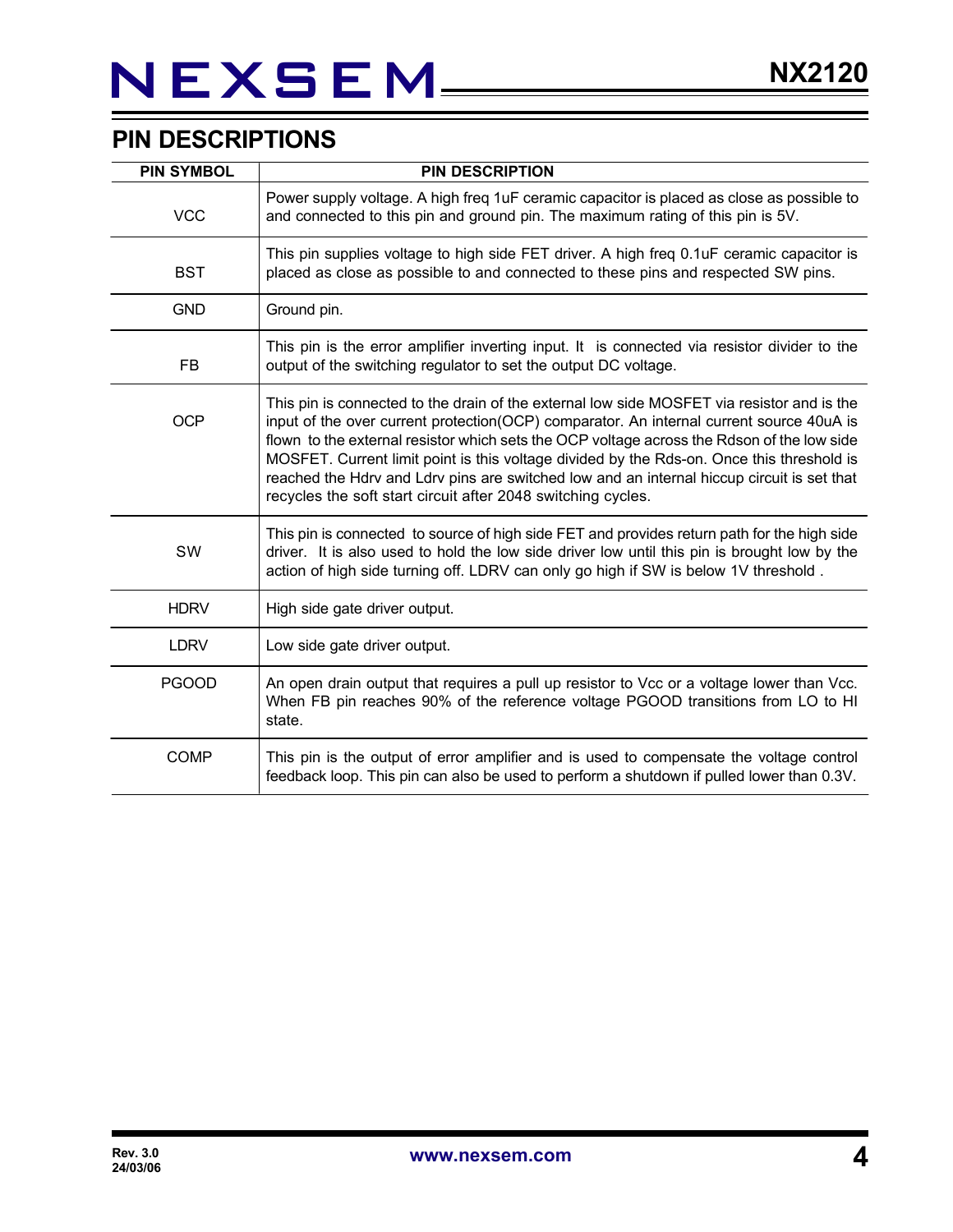### **BLOCK DIAGRAM**



Figure 2 - Simplified block diagram of the NX2120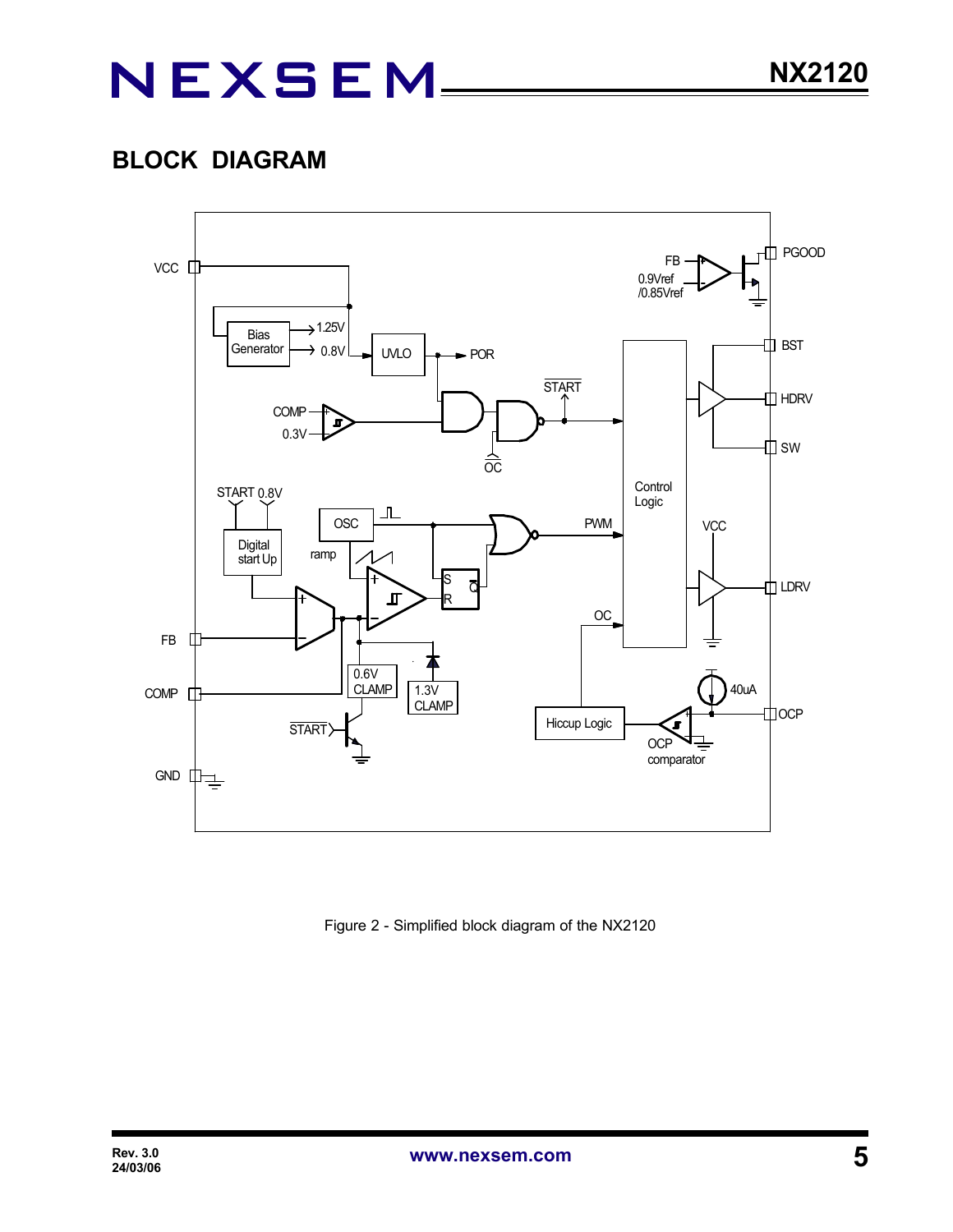### **APPLICATION INFORMATION Symbol Used In Application Information:**

| V <sub>IN</sub>         | - Input voltage  |
|-------------------------|------------------|
| <b>V</b> <sub>OUT</sub> | - Output voltage |

- Iout Output current
- $\Delta V_{RIPPLE}$  Output voltage ripple
- Fs Working frequency
- $\Delta$ IRIPPLE Inductor current ripple

#### **Design Example**

 The following is typical application for NX2120A, the schematic is figure 1.

 $V_{IN}$  = 12V  $V<sub>OUT</sub>=1.8V$  $Fs=600kHz$  $I<sub>OUT</sub>=9A$  $\Delta V$ RIPPLE <= 20mV  $\Delta V_{\text{DROOP}}$  <= 100mV @ 9A step

#### **Output Inductor Selection**

The selection of inductor value is based on inductor ripple current, power rating, working frequency and efficiency. Larger inductor value normally means smaller ripple current. However if the inductance is chosen too large, it brings slow response and lower efficiency. Usually the ripple current ranges from 20% to 40% of the output current. This is a design freedom which can be decided by design engineer according to various application requirements. The inductor value can be calculated by using the following equations:

$$
L_{\text{OUT}} = \frac{V_{\text{IN}} - V_{\text{OUT}}}{\Delta I_{\text{RIPPLE}}} \times \frac{V_{\text{OUT}}}{V_{\text{IN}}} \times \frac{1}{F_{\text{s}}}
$$
  

$$
I_{\text{RIPPLE}} = k \times I_{\text{OUTPUT}}
$$

where k is between 0.2 to 0.4. Select k=0.3, then

$$
L_{\text{OUT}} = \frac{12V - 1.8V}{0.3 \times 9A} \times \frac{1.8V}{12V} \times \frac{1}{600kHz}
$$
  
L<sub>OUT</sub> = 0.94uH

Choose inductor from COILCRAFT DO3316P-102HC with L=1uH is a good choice.

Current Ripple is recalculated as

$$
\Delta I_{\text{RIPPLE}} = \frac{V_{\text{IN}} - V_{\text{OUT}}}{L_{\text{OUT}}} \times \frac{V_{\text{OUT}}}{V_{\text{IN}}} \times \frac{1}{F_s}
$$
  
= 
$$
\frac{12V - 1.8V}{1uH} \times \frac{1.8v}{12V} \times \frac{1}{600kHz} = 2.55A
$$
...(2)

#### **Output Capacitor Selection**

Output capacitor is basically decided by the amount of the output voltage ripple allowed during steady state(DC) load condition as well as specification for the load transient. The optimum design may require a couple of iterations to satisfy both condition.

#### **Based on DC Load Condition**

The amount of voltage ripple during the DC load condition is determined by equation(3).

$$
\Delta V_{\text{RIPPLE}} = ESR \times \Delta I_{\text{RIPPLE}} + \frac{\Delta I_{\text{RIPPLE}}}{8 \times F_s \times C_{\text{OUT}}} \quad ...(3)
$$

Where ESR is the output capacitors' equivalent series resistance,  $C_{\text{OUT}}$  is the value of output capacitors.

Typically when large value capacitors are selected such as Aluminum Electrolytic,POSCAP and OSCON types are used, the amount of the output voltage ripple is dominated by the first term in equation(3) and the second term can be neglected.

For this example, POSCAP are chosen as output capacitors, the ESR and inductor current typically determines the output voltage ripple.

$$
ESR_{\text{desire}} = \frac{\Delta V_{\text{RIPPLE}}}{\Delta I_{\text{RIPPLE}}} = \frac{20 \text{mV}}{2.55 \text{A}} = 7.8 \text{m}\Omega \qquad ...(4)
$$

If low ESR is required, for most applications, multiple capacitors in parallel are better than a big capacitor. For example, for 20mV output ripple, POSCAP 2R5TPE220MC with 12mΩ are chosen.

$$
N = \frac{ESR_{E} \times \Delta I_{RIPPLE}}{\Delta V_{RIPPLE}} \qquad ...(5)
$$

Number of Capacitor is calculated as

$$
N = \frac{12m\Omega \times 2.56A}{20mV}
$$

 $N = 1.5$ 

The number of capacitor has to be round up to a integer. Choose N =2.

If ceramic capacitors are chosen as output ca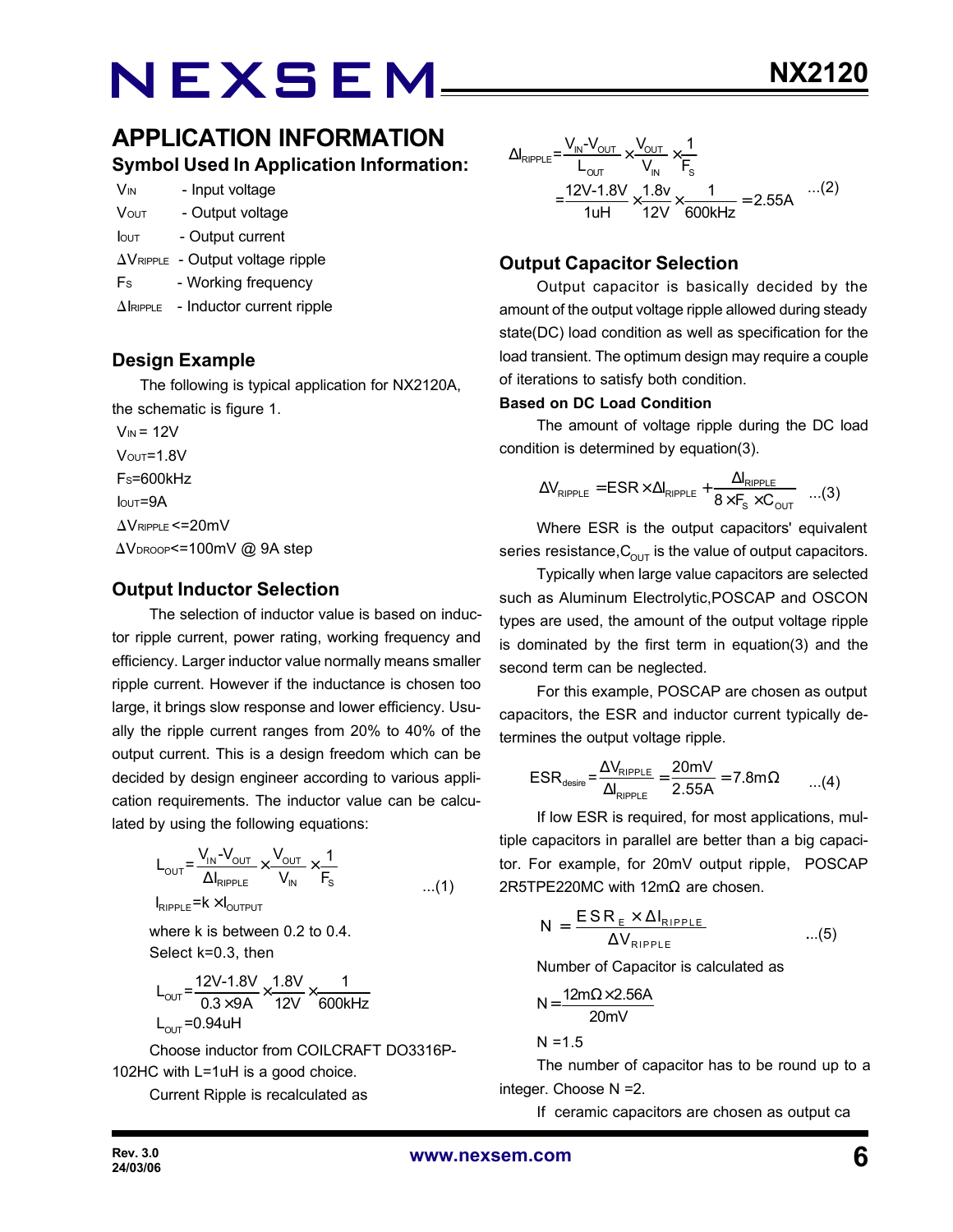pacitors, both terms in equation (3) need to be evaluated to determine the overall ripple. Usually when this type of capacitors are selected, the amount of capacitance per single unit is not sufficient to meet the transient specification, which results in parallel configuration of multiple capacitors .

For example, one 100uF, X5R ceramic capacitor with  $2m\Omega$  ESR is used. The amount of output ripple is

$$
\Delta V_{\text{RIPPLE}} = 2m\Omega \times 2.55A + \frac{2.56A}{8 \times 600kHz \times 100uF}
$$

$$
= 10.4mV
$$

Although this meets DC ripple spec, however it needs to be studied for transient requirement.

#### **Based On Transient Requirement**

Typically, the output voltage droop during transient is specified as:

 $\Delta V_{\text{DROOP}}$  < $\Delta V_{\text{TRAN}}$  @ step load  $\Delta I_{\text{STEP}}$ 

During the transient, the voltage droop during the transient is composed of two sections. One Section is dependent on the ESR of capacitor, the other section is a function of the inductor, output capacitance as well as input, output voltage. For example, for the overshoot, when load from high load to light load with a  $\Delta I_{\text{error}}$ transient load, if assuming the bandwidth of system is high enough, the overshoot can be estimated as the following equation.

$$
\Delta V_{\text{overshoot}} = \text{ESR} \times \Delta I_{\text{step}} + \frac{V_{\text{OUT}}}{2 \times L \times C_{\text{OUT}}} \times \tau^2 \qquad ... (6)
$$

where *t* is the a function of capacitor, etc.

$$
\tau = \begin{cases} 0 & \text{if} \quad L \leq L_{\text{crit}} \\ \frac{L \times \Delta I_{\text{step}}}{V_{\text{OUT}}} - \text{ESR} \times C_{\text{OUT}} & \text{if} \quad L \geq L_{\text{crit}} \end{cases} \tag{7}
$$

where

$$
L_{\text{crit}} = \frac{\text{ESR} \times C_{\text{OUT}} \times V_{\text{OUT}}}{\Delta I_{\text{step}}} = \frac{\text{ESR}_{\text{E}} \times C_{\text{E}} \times V_{\text{OUT}}}{\Delta I_{\text{step}}} \quad \dots (8)
$$

where  $\mathsf{ESR}_\mathsf{E}$ and  $\mathsf{C}_\mathsf{E}$  represents  $\mathsf{ESR}\;$  and capacitance of each capacitor if multiple capacitors are used in parallel.

The above equation shows that if the selected output inductor is smaller than the critical inductance, the voltage droop or overshoot is only dependent on the ESR of output capacitor. For low frequency capacitor such as electrolytic capacitor, the product of ESR and capacitance is high and  $L \leq L_{crit}$  is true. In that case, the transient spec is dependent on the ESR of capacitor.

In most cases, the output capacitors are multiple capacitors in parallel. The number of capacitors can be calculated by the following

$$
N = \frac{ESR_{E} \times \Delta I_{step}}{\Delta V_{tran}} + \frac{V_{OUT}}{2 \times L \times C_{E} \times \Delta V_{tran}} \times \tau^{2}
$$
 ...(9)

where

$$
\tau = \begin{cases}\n0 & \text{if } L \leq L_{\text{crit}} \\
\frac{L \times \Delta I_{\text{step}}}{V_{\text{OUT}}} - \text{ESR}_{E} \times C_{E} & \text{if } L \geq L_{\text{crit}} \quad ...(10)\n\end{cases}
$$

For example, assume voltage droop during transient is 100mV for 9A load step.

If the POSCAP 2R5TPE220MC(220uF,  $12m\Omega$ ) is used, the critical inductance is given as

$$
L_{crit} = \frac{ESR_{E} \times C_{E} \times V_{OUT}}{\Delta I_{step}} =
$$

$$
\frac{12m\Omega \times 220\mu F \times 1.8V}{9A} = 0.56\mu H
$$

The selected inductor is 1uH which is bigger than critical inductance. In that case, the output voltage transient not only dependent on the ESR, but also capacitance.

number of capacitors is

$$
\tau = \frac{L \times \Delta I_{\text{step}}}{V_{\text{OUT}}} - \text{ESR}_{E} \times C_{E}
$$

$$
= \frac{l\mu H \times 9A}{1.8V} - 12m\Omega \times 220\mu F = 2.36us
$$

$$
N = \frac{ESR_E \times \Delta I_{step}}{\Delta V_{tran}} + \frac{V_{OUT}}{2 \times L \times C_E \times \Delta V_{tran}} \times \tau^2
$$
  
= 
$$
\frac{12m\Omega \times 9A}{100mV} +
$$

$$
\frac{1.8V}{2 \times 1 \mu H \times 220 \mu F \times 100mV} \times (2.36us)^2
$$
  
= 1.3

The number of capacitors has to satisfied both ripple and transient requirement. Overall, we can choose N=2.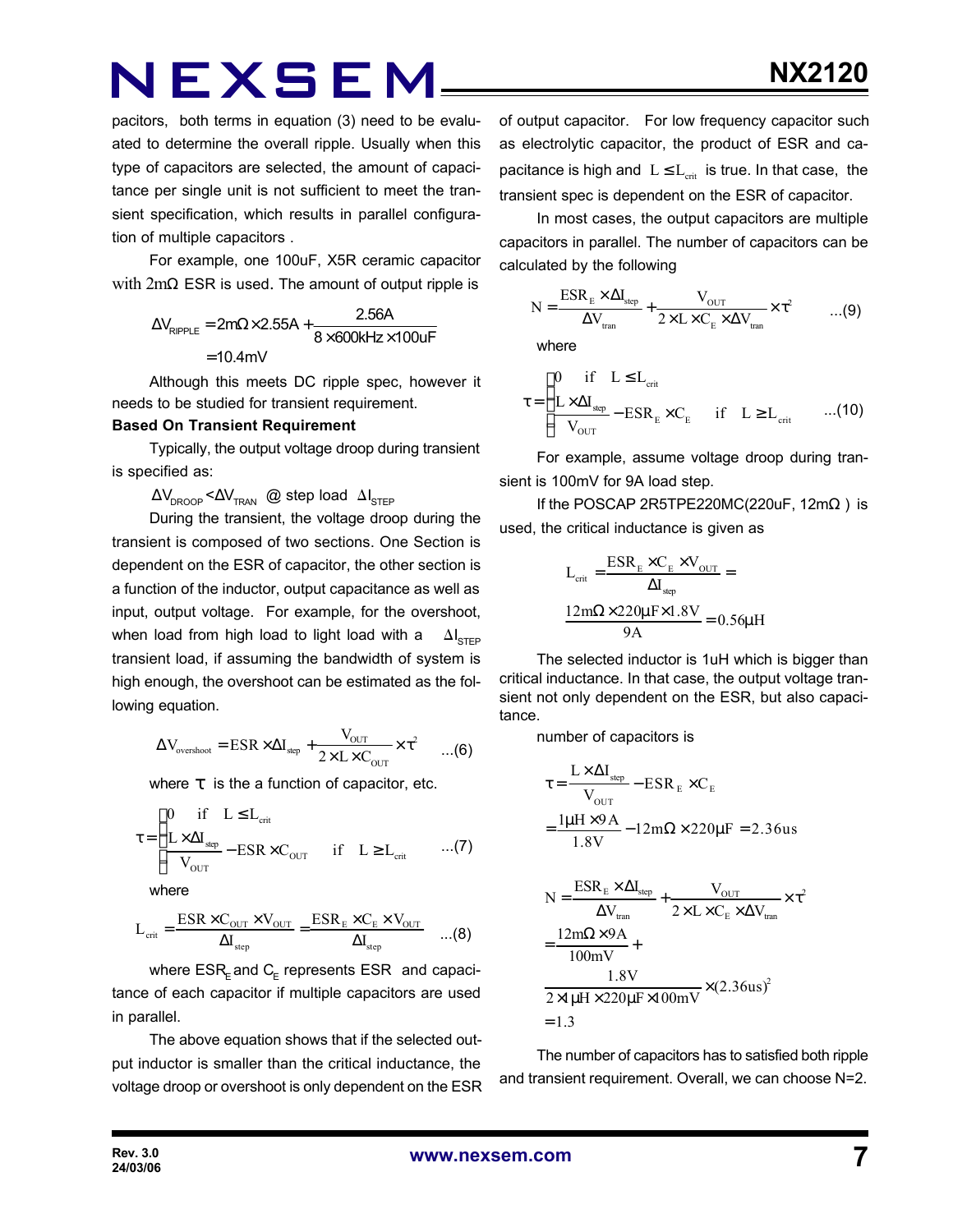It should be considered that the proposed equation is based on ideal case, in reality, the droop or overshoot is typically more than the calculation. The equation gives a good start. For more margin, more capacitors have to be chosen after the test. Typically, for high frequency capacitor such as high quality POSCAP especially ceramic capacitor, 20% to 100% (for ceramic) more capacitors have to be chosen since the ESR of capacitors is so low that the PCB parasitic can affect the results tremendously. More capacitors have to be selected to compensate these parasitic parameters.

#### **Compensator Design**

Due to the double pole generated by LC filter of the power stage, the power system has 180° phase shift, and therefore, is unstable by itself. In order to achieve accurate output voltage and fast transient response,compensator is employed to provide highest possible bandwidth and enough phase margin.Ideally,the Bode plot of the closed loop system has crossover frequency between1/10 and 1/5 of the switching frequency, phase margin greater than  $50^{\circ}$  and the gain crossing 0dB with -20dB/decade. Power stage output capacitors usually decide the compensator type. If electrolytic capacitors are chosen as output capacitors, type II compensator can be used to compensate the system, because the zero caused by output capacitor ESR is lower than crossover frequency. Otherwise type III compensator should be chosen.

#### **A. Type III compensator design**

 For low ESR output capacitors, typically such as Sanyo oscap and poscap, the frequency of ESR zero caused by output capacitors is higher than the crossover frequency. In this case, it is necessary to compensate the system with type III compensator. The following figures and equations show how to realize the type III compensator by transconductance amplifier.

$$
F_{z1} = \frac{1}{2 \times \pi \times R_4 \times C_2}
$$
...(11)

$$
F_{22} = \frac{1}{2 \times \pi \times (R_2 + R_3) \times C_3}
$$
...(12)

$$
F_{\rm p_1} = \frac{1}{2 \times \pi \times R_3 \times C_3}
$$
...(13)

$$
F_{P2} = \frac{1}{2 \times \pi \times R_4 \times \frac{C_1 \times C_2}{C_1 + C_2}}
$$
...(14)

where Fz<sub>1</sub>, Fz<sub>2</sub>, F<sub>P1</sub> and F<sub>P2</sub> are poles and zeros in the compensator. Their locations are shown in figure 4.

The transfer function of type III compensator for transconductance amplifier is given by:

$$
\frac{V_{e}}{V_{\text{OUT}}} = \frac{1 - g_{m} \times Z_{f}}{1 + g_{m} \times Z_{in} + Z_{in} / R_{f}}
$$

 For the voltage amplifier, the transfer function of compensator is

$$
\frac{V_e}{V_{OUT}} = \frac{-Z_f}{Z_{in}}
$$

To achieve the same effect as voltage amplifier, the compensator of transconductance amplifier must satisfy this condition:  $R_{\rm 4}$ >>2/gm. And it would be desirable if  $R_1$ || $R_2$ || $R_3$ >>1/gm can be met at the same time.



 Figure 3 - Type III compensator using transconductance amplifier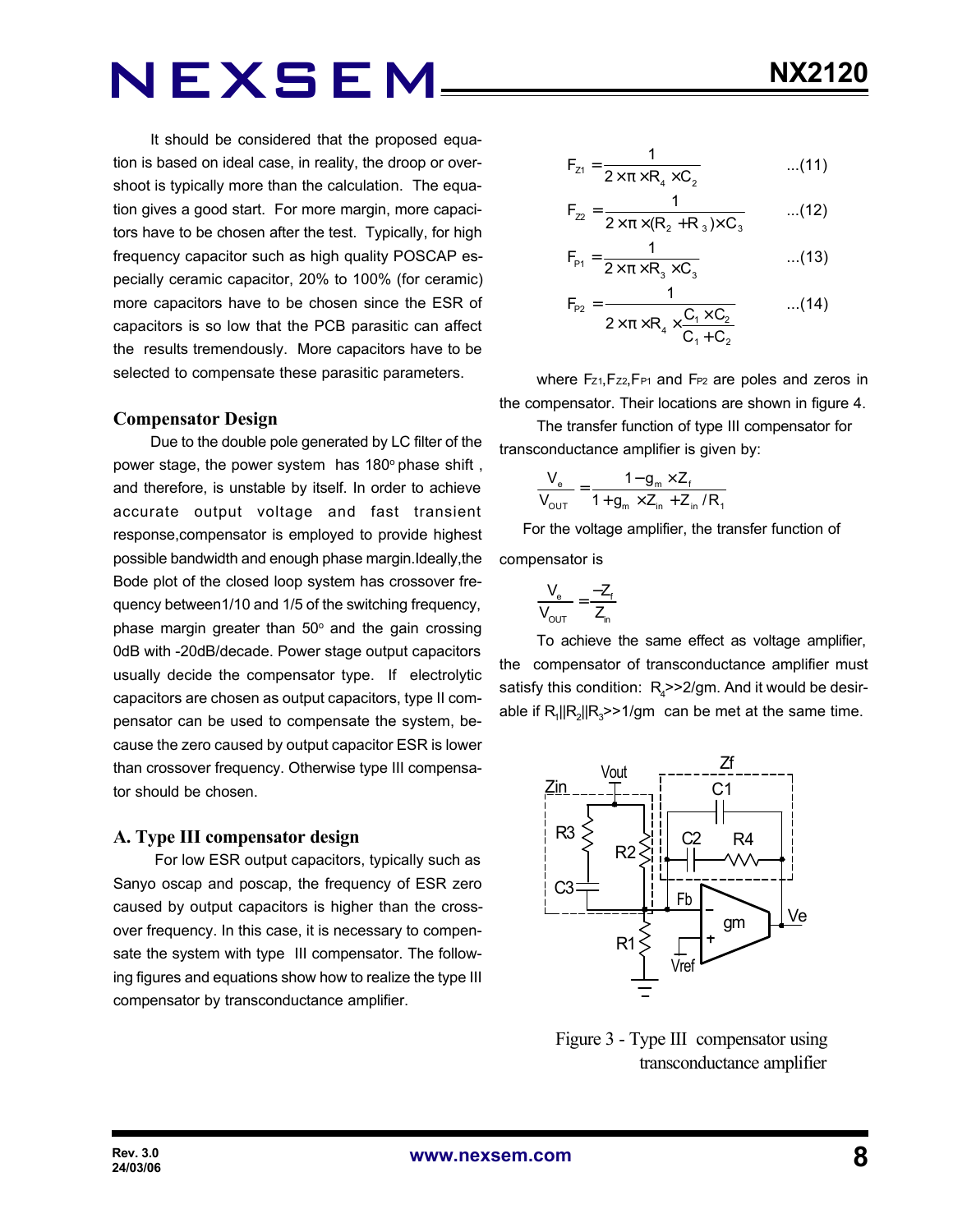Case 1: F<sub>LC</sub><F<sub>o</sub><F<sub>ESR</sub>



Figure 4 - Bode plot of Type III compensator

 Design example for type III compensator are in order. The crossover frequency has to be selected as  $F_{LC}$ < $F_{C}$ < $F_{ESR,}$  and  $F_{O}$ <=1/10~1/5 $F_{s.}$ 

1. Calculate the location of LC double pole  $F_{\text{LC}}$ and ESR zero  $F_{ESR}$ .

$$
F_{LC} = \frac{1}{2 \times \pi \times \sqrt{L_{OUT} \times C_{OUT}}}
$$

$$
= \frac{1}{2 \times \pi \times \sqrt{1 uH \times 440 uF}}
$$

$$
= 7.6kHz
$$

$$
F_{ESR} = \frac{1}{2 \times \pi \times ESR \times C_{OUT}}
$$

$$
= \frac{1}{2 \times \pi \times 6m\Omega \times 440uF}
$$

$$
= 60.3kHz
$$

2. Set  $\mathsf{R}_{\mathsf{2}}$  equal to 20k $\Omega.$ 

$$
R_1 = \frac{R_2 \times V_{REF}}{V_{OUT} - V_{REF}} = \frac{20k\Omega \times 0.8V}{1.8V - 0.8V} = 16k\Omega
$$

Choose R<sub>1</sub>=16kΩ.

3. Set zero  $F_{Z2} = F_{LC}$  and  $F_{p1} = F_{ESR}$ .

4. Calculate  $R_4$  and  $C_3$  with the crossover

frequency at 1/10~ 1/5 of the switching frequency. Set  $\mathsf{F}_\mathsf{O}^{\mathsf{=50kHz}.}$ 

$$
C_3 = \frac{1}{2 \times \pi \times R_2} \times (\frac{1}{F_{22}} - \frac{1}{F_{p1}})
$$
  
=  $\frac{1}{2 \times \pi \times 20k\Omega} \times (\frac{1}{7.6kHz} - \frac{1}{60.3kHz})$   
= 916pF

$$
R_{4} = \frac{V_{\text{osc}}}{V_{\text{in}}} \times \frac{2 \times \pi \times F_{\text{o}} \times L}{C_{3}} \times C_{\text{out}}
$$
  
= 
$$
\frac{1.5V}{12V} \times \frac{2 \times \pi \times 50kHz \times 1uH}{1nF} \times 440uF
$$
  
= 17.2k $\Omega$ 

Choose C<sub>3</sub>=1nF, R<sub>4</sub>=17.4k
$$
\Omega
$$
.

5. Calculate  $\mathsf{C}_2$  with zero  $\mathsf{F}_{\mathsf{z}1}$  at 75% of the LC double pole by equation (11).

$$
C_2 = \frac{1}{2 \times \pi \times F_{z1} \times R_4}
$$
  
= 
$$
\frac{1}{2 \times \pi \times 0.75 \times 7.6 \text{kHz} \times 17.4 \text{k}\Omega}
$$
  
= 1.6nF

Choose 
$$
C_2 = 1.5nF
$$
.

6. Calculate  $\mathsf{C}_\mathsf{1}$  by equation (14) with pole  $\mathsf{F}_{\mathsf{p2}}$  at half the switching frequency.

$$
C_1 = \frac{1}{2 \times \pi \times R_4 \times F_{p_2}}
$$
  
= 
$$
\frac{1}{2 \times \pi \times 17.4 \text{ k}\Omega \times 300 \text{ kHz}}
$$
  
= 30pF

Choose  $C_1 = 33pF$ 7. Calculate  $R_3$  by equation (13).

$$
R_3 = \frac{1}{2 \times \pi \times F_{P1} \times C_3}
$$
  
= 
$$
\frac{1}{2 \times \pi \times 60.3 \text{kHz} \times 1 \text{nF}}
$$
  
= 2.64k $\Omega$ 

Choose  $R$ <sub>3</sub>=2.61kΩ.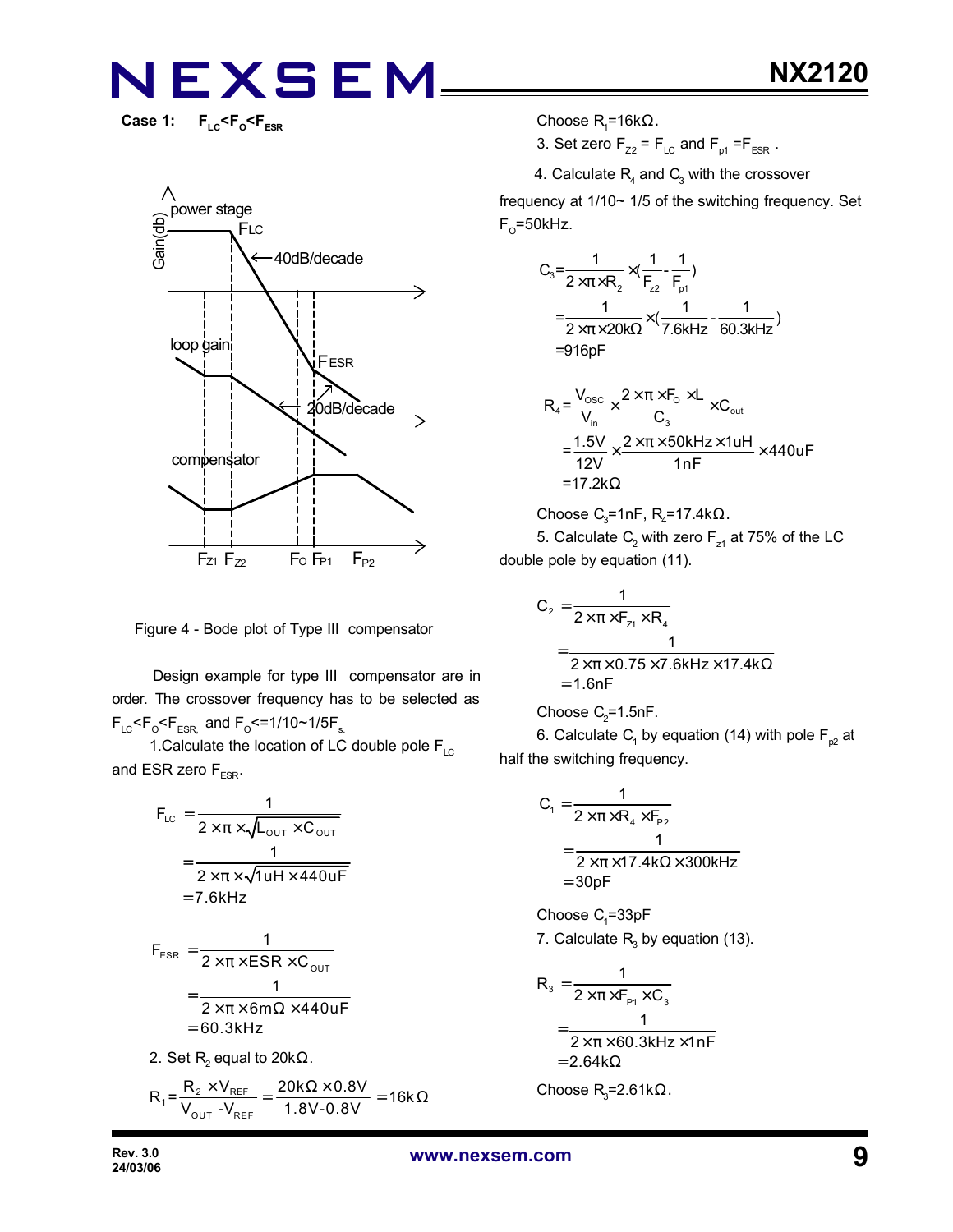**Case 2: FLC<FESR<F<sup>O</sup>**



#### Figure 5 - Bode plot of Type III compensator  $(F_{LC}$ < $F_{ESR}$ < $F_{O}$ )

 If electrolytic capacitors are used as output capacitors, typical design example of type III compensator in which the crossover frequency is selected as  $\mathsf{F_{\scriptscriptstyle{LC}}}$ < $\mathsf{F_{\scriptscriptstyle{ESR}}}$ < $\mathsf{F_{\scriptscriptstyle{O}}}$  and  $\mathsf{F_{\scriptscriptstyle{O}}}$ <=1/10~1/5 $\mathsf{F_{\scriptscriptstyle{s}}}$  is shown as the following steps. Here two SANYO MV-WG1500 with 13 m $\Omega$  is chosen as output capacitor.

1. Calculate the location of LC double pole  $F_{LC}$ and ESR zero  $F_{ESR}$ .

$$
F_{LC} = \frac{1}{2 \times \pi \times \sqrt{L_{OUT} \times C_{OUT}}}
$$
  
= 
$$
\frac{1}{2 \times \pi \times \sqrt{1 u H \times 3000 u F}}
$$
  
= 2.9kHz  

$$
F_{ESR} = \frac{1}{2 \times \pi \times ESR \times C_{OUT}}
$$
  
= 
$$
\frac{1}{2 \times \pi \times 6.5 m \Omega \times 3000 u F}
$$
  
= 8.2kHz

2. Set  $\mathsf{R}_{\mathsf{2}}$  equal to 10k $\Omega$ .

$$
R_{1} = \frac{R_{2} \times V_{REF}}{V_{OUT} - V_{REF}} = \frac{10k\Omega \times 0.8V}{1.8V - 0.8V} = 8k\Omega
$$
  
Choose R<sub>1</sub>=8k $\Omega$ .  
3. Set zero F<sub>zz</sub> = F<sub>LC</sub> and F<sub>p1</sub> =F<sub>ESR</sub>.  
4. Calculate C<sub>3</sub>.

$$
C_3 = \frac{1}{2 \times \pi \times R_2} \times (\frac{1}{F_2} - \frac{1}{F_{p1}})
$$
  
=  $\frac{1}{2 \times \pi \times 10k\Omega} \times (\frac{1}{2.9kHz} - \frac{1}{8.2kHz})$   
= 3.5nF

Choose  $C_3 = 3.3$ nF.

5. Calculate  $\mathsf{R}_{\mathsf{3}}$  .

$$
R_3 = \frac{1}{2 \times \pi \times F_{p_1} \times C_3}
$$
  
= 
$$
\frac{1}{2 \times \pi \times 8.2 \text{kHz} \times 3.3 \text{nF}}
$$
  
= 5.9k $\Omega$ 

Choose  $\mathsf{R}_{3}$ =5.9k $\Omega$ . 6. Calculate  $\mathsf{R}_{\mathsf{4}}$  with  $\mathsf{F}_{\mathsf{O}}$ =60kHz.

$$
R_4 = \frac{V_{\text{osc}}}{V_{\text{in}}} \times \frac{2 \times \pi \times F_0 \times L}{ESR} \times \frac{R_2 \times R_3}{R_2 + R_3}
$$
  
= 
$$
\frac{1.5V}{12V} \times \frac{2 \times \pi \times 60kHz \times 1uH}{6.5m\Omega} \times \frac{10k\Omega \times 5.9k\Omega}{10k\Omega + 5.9k\Omega}
$$
  
= 26.9k\Omega

Choose  $R_4 = 26.7k\Omega$ . 5. Calculate  $\mathsf{C}_2$  with zero  $\mathsf{F}_{\mathsf{z}1}$  at 75% of the LC double pole by equation (11).

$$
C_2 = \frac{1}{2 \times \pi \times F_{z1} \times R_4}
$$
  
= 
$$
\frac{1}{2 \times \pi \times 0.75 \times 2.9 \text{kHz} \times 26.7 \text{k}\Omega}
$$
  
= 2nF

Choose  $C_2$ =2.2nF. 6. Calculate  $\mathsf{C}_\mathsf{1}$  by equation (14) with pole  $\mathsf{F}_{\mathsf{p2}}$  at half the switching frequency.

$$
C_1 = \frac{1}{2 \times \pi \times R_4 \times F_{p_2}}
$$
  
= 
$$
\frac{1}{2 \times \pi \times 26.7 k\Omega \times 300kHz}
$$
  
= 20pF

Choose  $C_1 = 22pF$ .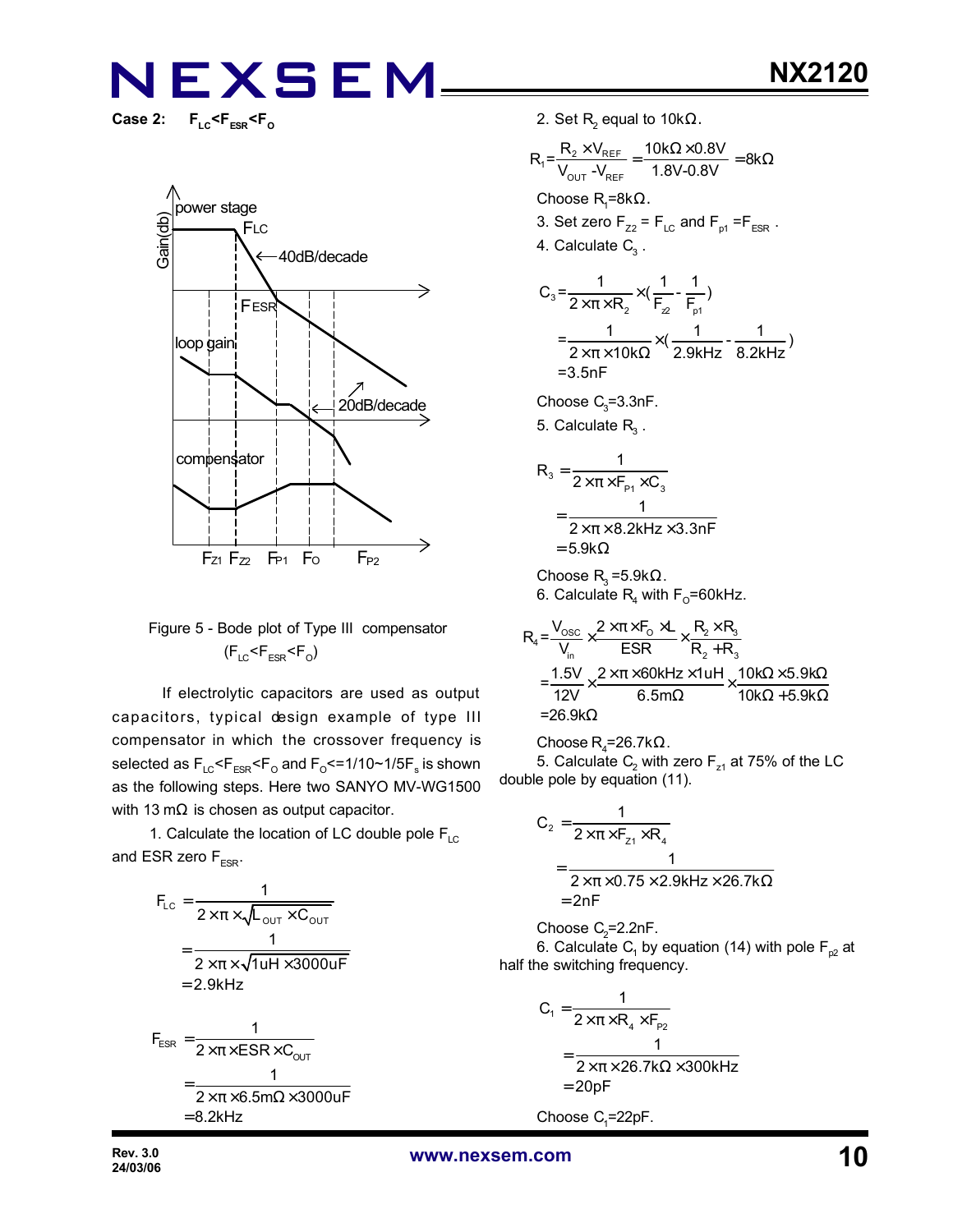#### **B. Type II compensator design**

If the electrolytic capacitors are chosen as power stage output capacitors, usually the Type II compensator can be used to compensate the system.

Type II compensator can be realized by simple RC circuit without feedback as shown in figure 7.  $\mathsf{R}_{_{\!3}}$  and  $\mathsf{C}_{_{\!1}}$ introduce a zero to cancel the double pole effect.  $C_2$ introduces a pole to suppress the switching noise. The following equations show the compensator pole zero location and constant gain.

$$
Gain = g_m \times \frac{R_1}{R_1 + R_2} \times R_3 \quad \dots (15)
$$
\n
$$
F_z = \frac{1}{2 \times \pi \times R_3 \times C_1} \quad \dots (16)
$$
\n
$$
F_p \approx \frac{1}{2 \times \pi \times R_3 \times C_2} \quad \dots (17)
$$



Figure 6 - Bode plot of Type II compensator



 Figure 7 - Type II compensator with transconductance amplifier

For this type of compensator,  $\mathsf{F}_\mathsf{O}$  has to satisfy F<sub>LC</sub><F<sub>ESR</sub><<F<sub>o</sub><=1/10~1/5F<sub>s.</sub>

The following is parameters for type II compensator design. Input voltage is 12V, output voltage is 1.8V, output inductor is 1uH, output capacitors are two 1500uF with 13mΩ electrolytic capacitors.

1. Calculate the location of LC double pole  $F_{\text{LC}}$ and ESR zero  $F_{ESR}$ .

$$
F_{LC} = \frac{1}{2 \times \pi \times \sqrt{L_{OUT} \times C_{OUT}}}
$$

$$
= \frac{1}{2 \times \pi \times \sqrt{1 uH \times 3000 uF}}
$$

$$
= 2.9kHz
$$

$$
F_{ESR} = \frac{1}{2 \times \pi \times ESR \times C_{OUT}}
$$
  
= 
$$
\frac{1}{2 \times \pi \times 6.5 \text{m}\Omega \times 3000 \text{uF}}
$$
  
= 8.2kHz

2.Set  $\mathsf{R}_{\mathsf{2}}$  equal to 1k $\Omega$ .

$$
R_{1} = \frac{R_{2} \times V_{REF}}{V_{OUT} - V_{REF}} = \frac{1 k \Omega \times 0.8 V}{1.8 V - 0.8 V} = 800 \Omega
$$

Choose R<sub>1</sub>=806Ω.

3. Set crossover frequency at 1/10~ 1/5 of the swithing frequency, here Fo=60kHz.

4.Calculate  $R_{3}$  value by the following equation.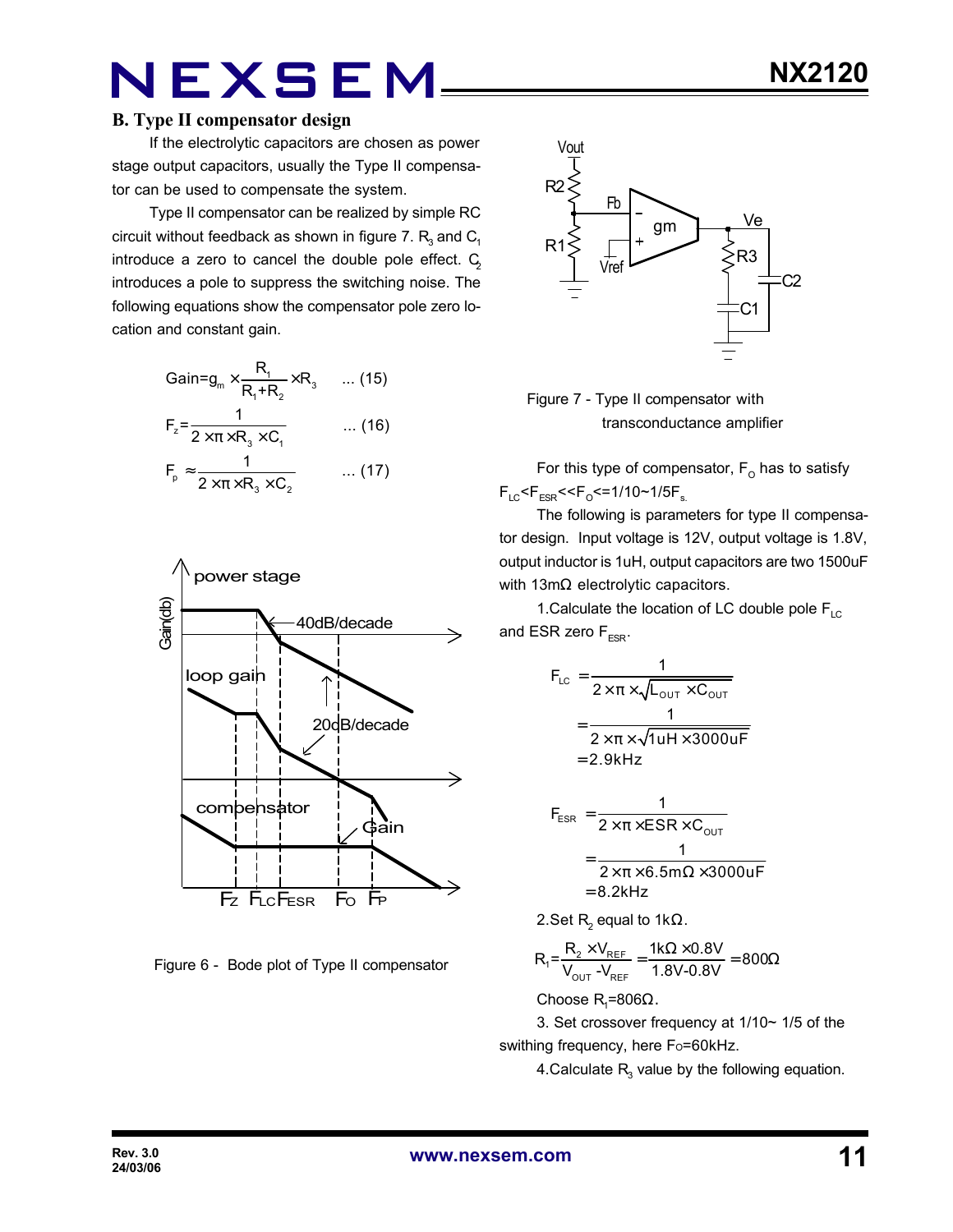4.Calculate  $R_{3}$  value by the following equation.

$$
R_{3} = \frac{V_{\text{osc}}}{V_{\text{n}}} \times \frac{2 \times \pi \times F_{\text{o}} \times L}{R_{\text{ESR}}} \times \frac{1}{g_{\text{m}}} \times \frac{V_{\text{OUT}}}{V_{\text{REF}}}
$$
\n
$$
= \frac{1.5V}{12V} \times \frac{2 \times \pi \times 60 \text{kHz} \times 1 \text{uH}}{6.5 \text{m}\Omega} \times \frac{1}{2.0 \text{mA/V}}
$$
\n
$$
\times \frac{1.8V}{0.8V}
$$
\n
$$
= 8.15k\Omega
$$

Choose  $R_3 = 8.2k\Omega$ .

5. Calculate  $\mathsf{C}_\mathsf{1}$  by setting compensator zero  $\mathsf{F}_\mathsf{Z}$ at 75% of the LC double pole.

$$
C_1 = \frac{1}{2 \times \pi \times R_3 \times F_2}
$$
  
= 
$$
\frac{1}{2 \times \pi \times 8.2 \times \Omega \times 0.75 \times 2.9 \times Hz}
$$
  
=8.9nF

Choose  $C_1$ =8.2nF.

6. Calculate  $\mathsf{C}_\mathsf{2}$  by setting compensator pole  $\mathrm{F}_\mathsf{p}$ at half the swithing frequency.

$$
C_2 = \frac{1}{\pi \times R_3 \times F_s}
$$
  
= 
$$
\frac{1}{\pi \times 8.2 \times 2 \times 300 \times Hz}
$$
  
= 129 pF

Choose  $C_1$ =120pF.

#### **Output Voltage Calculation**

Output voltage is set by reference voltage and external voltage divider. The reference voltage is fixed at 0.8V. The divider consists of two ratioed resistors so that the output voltage applied at the Fb pin is 0.8V when the output voltage is at the desired value. The following equation and picture show the relationship between  $V_{\text{OUT}}$ ,  $V_{\text{REF}}$  and voltage divider.

$$
R_1 = \frac{R_2 \times V_{REF}}{V_{OUT} - V_{REF}} \qquad \qquad \dots (18)
$$

where  $R_2$  is part of the compensator, and the value of R<sub>1</sub> value can be set by voltage divider.

See compensator design for  $\mathsf{R}_{\mathsf{1}}$  and  $\mathsf{R}_{\mathsf{2}}$  selection.



Figure 8 - Voltage divider

#### **Input Capacitor Selection**

Input capacitors are usually a mix of high frequency ceramic capacitors and bulk capacitors. Ceramic capacitors bypass the high frequency noise, and bulk capacitors supply switching current to the MOSFETs. Usually 1uF ceramic capacitor is chosen to decouple the high frequency noise.The bulk input capacitors are decided by voltage rating and RMS current rating. The RMS current in the input capacitors can be calculated as:

$$
I_{RMS} = I_{OUT} \times \sqrt{D} \times \sqrt{1 - D}
$$
  

$$
D = \frac{V_{OUT}}{V_{IN}}
$$
...(19)

 $V_{IN}$  = 12V,  $V_{OUT}$ =1.8V,  $I_{OUT}$ =9A, using equation (19), the result of input RMS current is 3.2A.

For higher efficiency, low ESR capacitors are recommended. One Sanyo OS-CON 16SP180M 16V 180uF 20mΩ with 3.4A RMS rating is chosen as input bulk capacitors.

#### **Power MOSFETs Selection**

The power stage requires two N-Channel power MOSFETs. The selection of MOSFETs is based on maximum drain source voltage, gate source voltage, maximum current rating, MOSFET on resistance and power dissipation. The main consideration is the power loss contribution of MOSFETs to the overall converter efficiency. In this design example, two IRFR3709Z are used. They have the following parameters:  $V_{DS}=30V, R_{DSON}$ =6.5m $\Omega$ , Q<sub>GATE</sub> =17nC.

 There are two factors causing the MOSFET power loss:conduction loss, switching loss.

Conduction loss is simply defined as: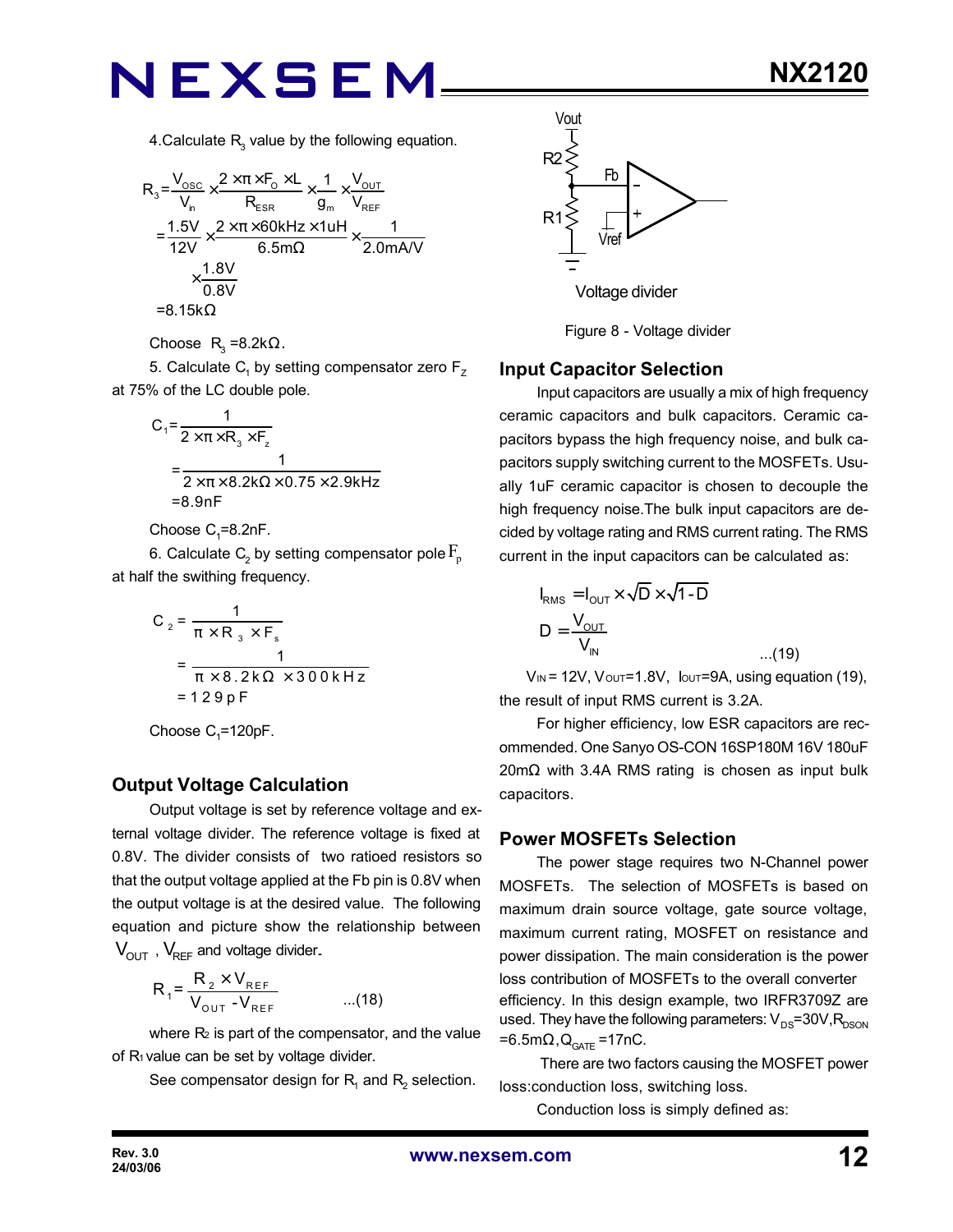$$
P_{HCON} = I_{OUT}^2 \times D \times R_{DS(ON)} \times K
$$
  
\n
$$
P_{LCON} = I_{OUT}^2 \times (1 - D) \times R_{DS(ON)} \times K
$$
...(20)  
\n
$$
P_{TOTAL} = P_{HCON} + P_{LCON}
$$

where the R<sub>DS(ON)</sub> will increases as MOSFET junction temperature increases,  $K$  is  $R_{S(ON)}$  temperature dependency. As a result, RDS(ON) should be selected for the worst case, in which K approximately equals to 1.4 at 125°C according to IRFR3709Z datasheet. Conduction loss should not exceed package rating or overall system thermal budget.

Switching loss is mainly caused by crossover conduction at the switching transition. The total switching loss can be approximated.

$$
P_{sw} = \frac{1}{2} \times V_{IN} \times V_{OUT} \times T_{SW} \times F_s \qquad \qquad \dots (21)
$$

where but is output current, Tsw is the sum of  $T_R$ and  $T_F$  which can be found in mosfet datasheet, and Fs is switching frequency. Switching loss Psw is frequency dependent.

Also MOSFET gate driver loss should be considered when choosing the proper power MOSFET. MOSFET gate driver loss is the loss generated by discharging the gate capacitor and is dissipated in driver circuits.It is proportional to frequency and is defined as:

 $P_{\text{gate}} = (Q_{\text{HGATE}} \times V_{\text{HGS}} + Q_{\text{LGATE}} \times V_{\text{LGS}}) \times F_{\text{S}}$  ...(22)

where Q<sub>IGATE</sub> is the high side MOSFETs gate charge,QLGATE is the low side MOSFETs gate charge,VHGS is the high side gate source voltage, and  $V_{LSS}$  is the low side gate source voltage.

 This power dissipation should not exceed maximum power dissipation of the driver device.

#### **Over Current Protection**

Over current protection is achieved by sensing current through the low side MOSFET. An internal current source of 40uA flows through an external resistor connected from OCP pin to SW node sets the over current protection threshold. When synchronous FET is on, the voltage at node SW is given as

$$
V_{\text{sw}} = -I_{L} \times R_{\text{DSON}}
$$
\nThe voltage at pin OCP is given as

$$
I_{\text{OCP}} \times R_{\text{OCP}} + V_{\text{SW}}
$$

When the voltage is below zero, the over current occurs as shown in figure 10.



Figure 10 - Over current protection

The over current limit can be set by the following equation

$$
I_{\text{SET}} = \frac{I_{\text{OCP}} \times R_{\text{OCP}}}{K \times R_{\text{DSON}}}
$$

If MOSFET  $R_{DSON} = 6.5 \text{m}\Omega$ , the worst case thermal consideration K=1.5 and the current limit is set at 15A, then

$$
R_{_{OCP}} = \frac{I_{_{SET}} \times K \times R_{_{DSON}}}{I_{_{OCP}}} = \frac{15A \times 1.5 \times 6.5m\Omega}{40uA} = 3.656k\Omega
$$
  
Choose R<sub>\_{OCP}</sub>=3.7k $\Omega$ 

#### **Layout Considerations**

The layout is very important when designing high frequency switching converters. Layout will affect noise pickup and can cause a good design to perform with less than expected results.

Start to place the power components, make all the connection in the top layer with wide, copper filled areas. The inductor, output capacitor and the MOSFET should be close to each other as possible. This helps to reduce the EMI radiated by the power traces due to the high switching currents through them. Place input capacitor directly to the drain of the high-side MOSFET, to reduce the ESR replace the single input capacitor with two parallel units. The feedback part of the system should be kept away from the inductor and other noise sources, and be placed close to the IC. In multilayer PCB use one layer as power ground plane and have a control circuit ground (analog ground), to which all signals are referenced.

The goal is to localize the high current path to a